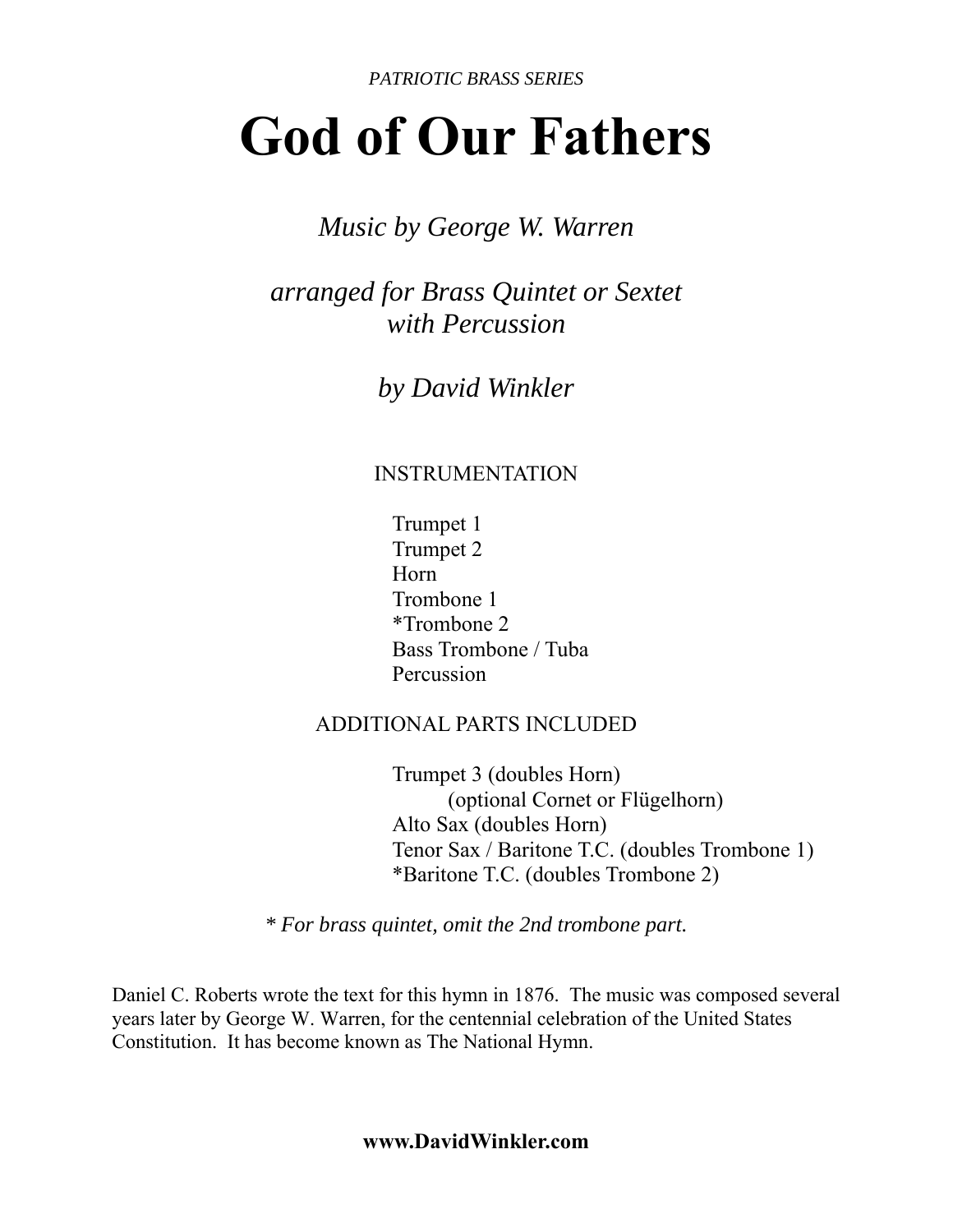## **God of Our Fathers**

*NOTE: For brass quintet, omit the 2nd trombone part.*

*Music by George W. Warrren Arranged by David Winkler* 

**Majestically**  $\sqrt{\frac{1}{2}} = 96$ 



<sup>©</sup> Copyright 2022 by David S. Winkler. All rights reserved. International copyright secured. www.DavidWinkler.com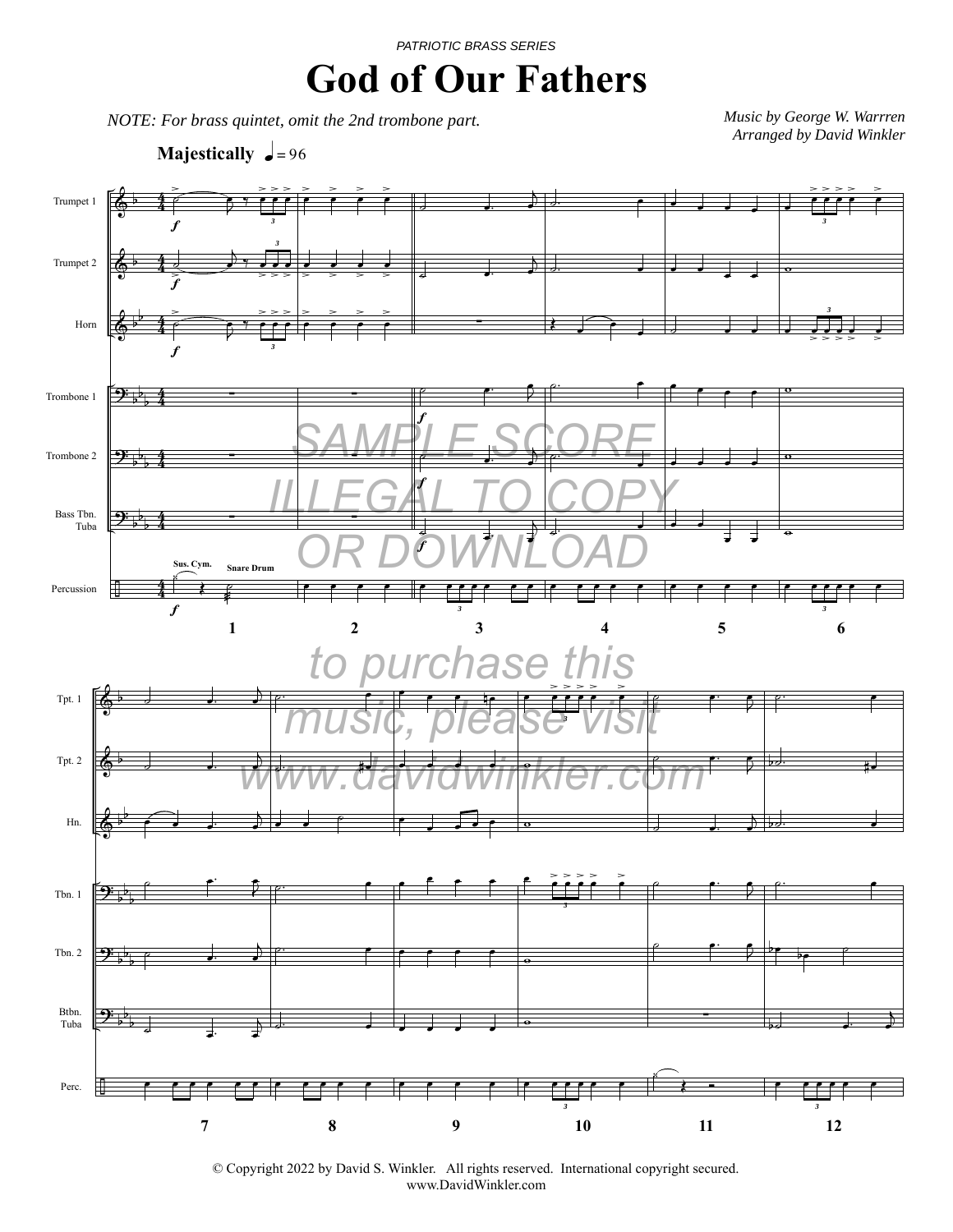